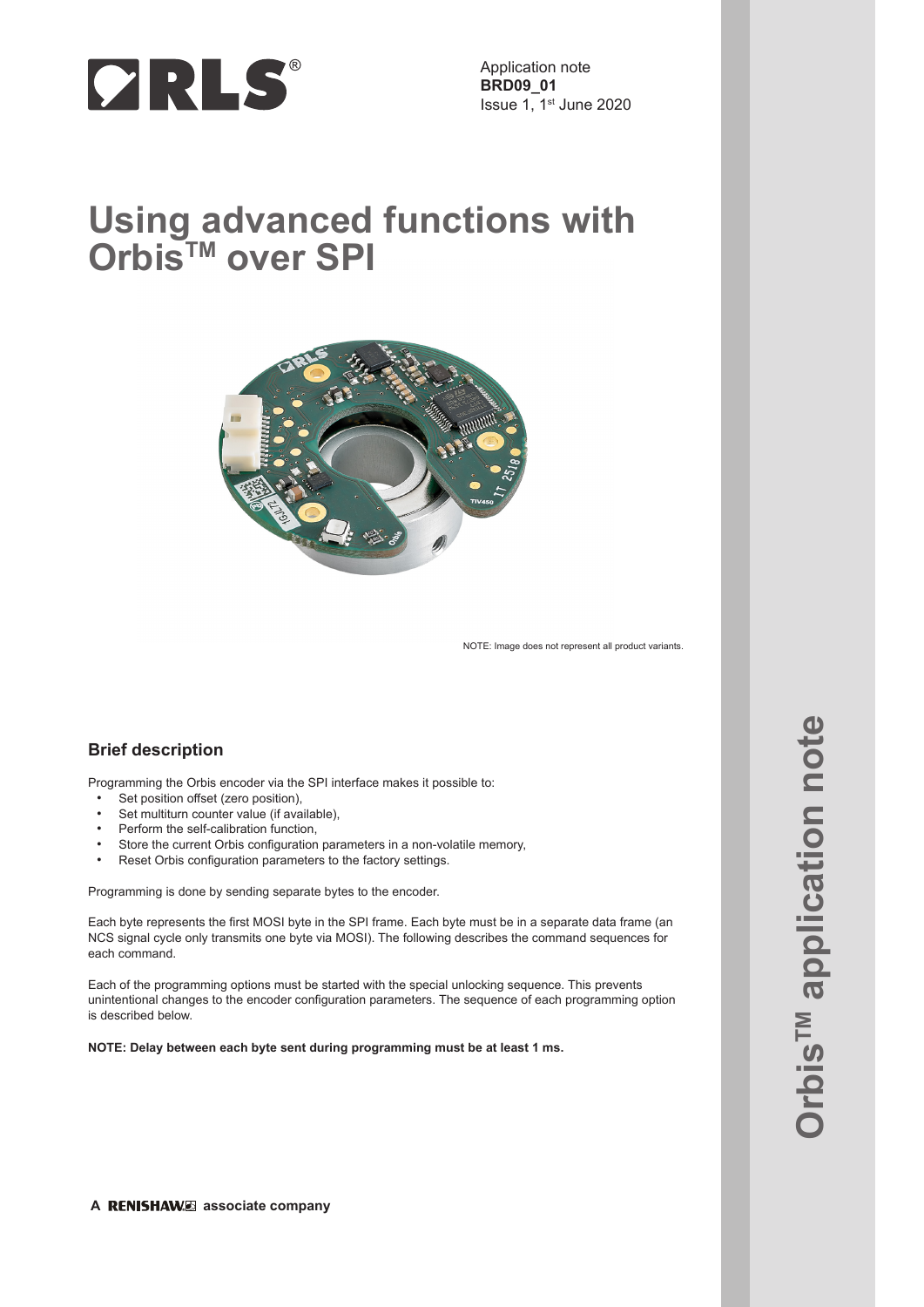## **Unlocking sequence**

To unlock the encoder and enable programming, four exact bytes must be sent in specified order. They are listed in table below:

| <b>Byte in sequence</b> | <b>Programming command byte</b> |              |  |
|-------------------------|---------------------------------|--------------|--|
|                         | <b>HEX</b>                      | <b>ASCII</b> |  |
| B <sub>1</sub>          | 0xCD                            |              |  |
| B <sub>2</sub>          | 0xFF                            |              |  |
| B <sub>3</sub>          | 0x89                            |              |  |
| B4                      | 0xAB                            |              |  |

Whenever the sequence is interrupted by a wrong byte, the unlock stage is reset and must be started from the beginning.

Image below shows the unlocking sequence captured by the logic analyzer.



Only one byte (command) must be sent to the encoder in one SPI transaction. In the example above, 3 additional bytes are transmitted, since the application also reads encoder position data at the same time as programming the encoder. The SPI transaction can be terminated at any time with NCS signal high. If the encoder has been successfully unlocked, the fifth byte in a complete sequence must be one of the valid programming command bytes described below. If the fifth byte is not one of them, the encoder is "locked" again.

## **Programming command bytes**

The programming command bytes vary depending on the desired programming function. The valid programming bytes are listed in the following table. Some of them perform the required task immediately (i.e. resetting the factory settings), while others require additional data bytes (i.e. setting position offset). Specific tasks are described in the following sections. When programming is complete, the programming option returns to the 'locked' phase.

|                               | Programming command byte | <b>Additional data</b> |                |  |
|-------------------------------|--------------------------|------------------------|----------------|--|
| <b>Programming feature</b>    | <b>HEX</b>               | <b>ASCII</b>           | bytes required |  |
| Setting zero offset           | 0x5A                     | ילי                    |                |  |
| Multiturn counter setting     | 0x4D                     | 'M'                    |                |  |
| Configuration parameters save | 0x63                     | 'c'                    |                |  |
| Reset to factory defaults     | 0x72                     | ا مو ا                 |                |  |
| Triggering self-calibration   | 0x41                     | 'A'                    |                |  |

# **Setting zero offset**

First transfer zero position offset into RAM. Second, send the command to store this value into non-volatile memory. Pos\_offset parameter has max value of 16383.

|                         | Programming command byte |               |                             |
|-------------------------|--------------------------|---------------|-----------------------------|
| <b>Byte in sequence</b> | <b>HEX</b>               | <b>ASCII</b>  | <b>Purpose</b>              |
| <b>B1</b>               | 0xCD                     |               |                             |
| <b>B2</b>               | 0xEF                     |               |                             |
| B <sub>3</sub>          | 0x89                     |               | Unlock sequence             |
| <b>B4</b>               | 0xAB                     |               |                             |
| B <sub>5</sub>          | 0x5A                     | 'Z'           | Setting zero offset command |
| B <sub>6</sub>          | 0x00                     |               |                             |
| B7                      | 0x00                     |               |                             |
| B <sub>8</sub>          | HH (High byte)           |               | Pos offset                  |
| <b>B</b> 9              |                          | LL (Low byte) |                             |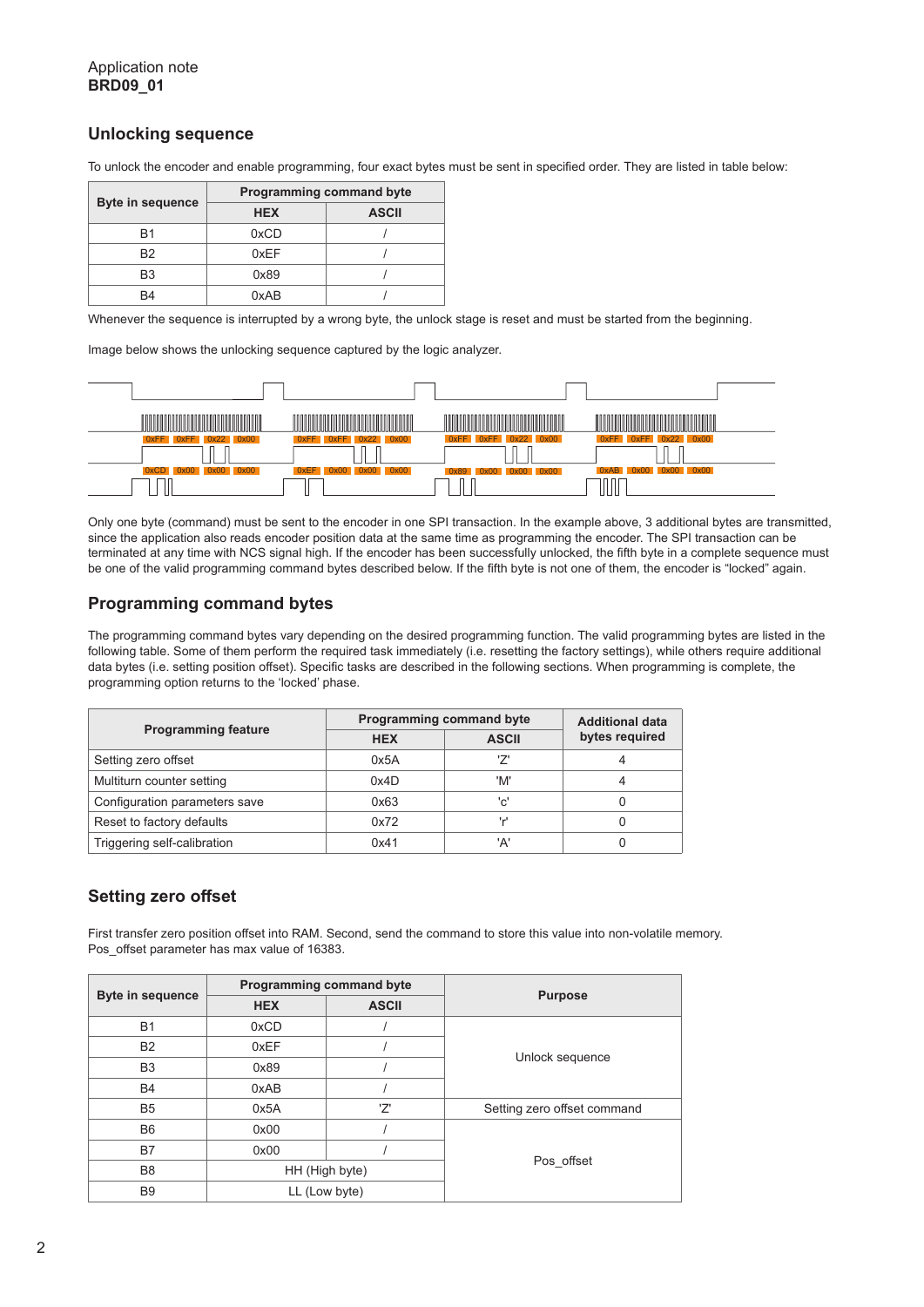

#### **Programming example: Encoder position offset setting to 5144 (0x1418) counts**

Bytes listed in the table should be sent to the encoder in exact order with at least 1 ms of delay between bytes.

|                         | Programming command byte |              |                                             |
|-------------------------|--------------------------|--------------|---------------------------------------------|
| <b>Byte in sequence</b> | <b>HEX</b>               | <b>ASCII</b> | <b>Purpose</b>                              |
| <b>B1</b>               | 0xCD                     |              |                                             |
| <b>B2</b>               | 0xEF                     |              | Unlock sequence                             |
| B <sub>3</sub>          | 0x89                     |              |                                             |
| <b>B4</b>               | 0xAB                     |              |                                             |
| B <sub>5</sub>          | 0x5A                     | '7'          | Setting zero offset command                 |
| B <sub>6</sub>          | 0x00                     |              |                                             |
| B7                      | 0x00                     |              | Encoder position shifted<br>for 5144 counts |
| B <sub>8</sub>          | 0x14                     |              |                                             |
| B <sub>9</sub>          | 0x18                     |              |                                             |

To store offset position in a non-volatile memory, encoder's configuration parameters must be saved in accordance to "Saving configuration parameters in a non-volatile memory".

## **Multiturn counter**

Multiturn counter value can be between 0 and 65535. Saving to non-volatile memory is performed on power-off.

|                         | Programming command byte |               | <b>Purpose</b>                       |
|-------------------------|--------------------------|---------------|--------------------------------------|
| <b>Byte in sequence</b> | <b>HEX</b>               | <b>ASCII</b>  |                                      |
| <b>B1</b>               | 0xCD                     |               |                                      |
| <b>B2</b>               | 0xEF                     |               |                                      |
| B <sub>3</sub>          | 0x89                     |               | Unlock sequence                      |
| B4                      | 0xAB                     |               |                                      |
| B <sub>5</sub>          | 0x4D                     | 'M'           | Multiturn counter setting<br>command |
| B <sub>6</sub>          | 0x00                     |               |                                      |
| B7                      | 0x00                     |               | New multiturn counter value          |
| B <sub>8</sub>          | HH (High byte)           |               |                                      |
| B <sub>9</sub>          |                          | LL (Low byte) |                                      |

## **Saving to non-volatile memory**

Bytes listed in table below should be sent to the encoder in exact order. After this sequence is completed, encoder is non-responsive for a few milliseconds.

| <b>Byte in sequence</b> | <b>Programming command byte</b> |              |                                          |
|-------------------------|---------------------------------|--------------|------------------------------------------|
|                         | <b>HEX</b>                      | <b>ASCII</b> | <b>Purpose</b>                           |
| <b>B1</b>               | 0xCD                            |              |                                          |
| <b>B2</b>               | 0xEF                            |              | Unlock sequence                          |
| B <sub>3</sub>          | 0x89                            |              |                                          |
| <b>B4</b>               | 0xAB                            |              |                                          |
| B <sub>5</sub>          | 0x63                            | 'c'          | Save configuration parameters<br>command |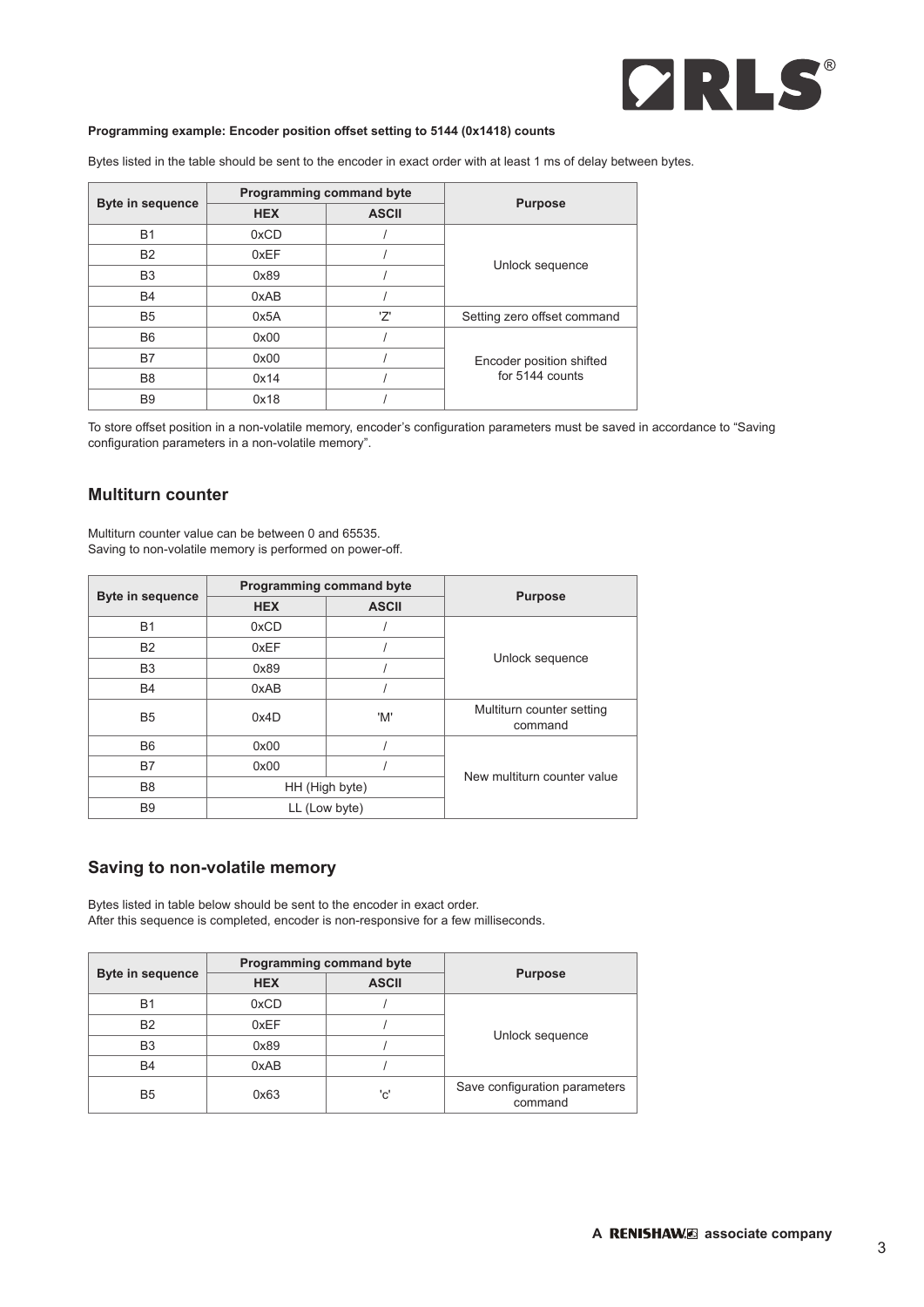## **Reset to factory defaults**

Command will reset zero position offset to 0 and self-calibration parameters to factory defaults. Bytes listed in table below should be sent to the encoder in exact order. After this sequence is completed, encoder is non-responsive for a few milliseconds.

|                         | Programming command byte |              |                                   |
|-------------------------|--------------------------|--------------|-----------------------------------|
| <b>Byte in sequence</b> | <b>HEX</b>               | <b>ASCII</b> | <b>Purpose</b>                    |
| <b>B1</b>               | 0xCD                     |              |                                   |
| <b>B2</b>               | 0xEF                     |              | Unlock sequence                   |
| B <sub>3</sub>          | 0x89                     |              |                                   |
| B <sub>4</sub>          | 0xAB                     |              |                                   |
| B5                      | 0x72                     | اس ا         | Reset to factory defaults command |

# **Triggering self-calibration**

The self-calibration function eliminates eccentricity-caused error, which is a dominant part of the encoder accuracy and is caused by the eccentric mounting of the ring. This function removes the one sine wave per revolution error. If multiturn counter is being used in the encoder and if rotational speed is higher than ±300 RPM, it may have incorrect value after self-calibration. Multiturn error flag will be set in such case.

Requirements:

- Free mechanical rotation for full turn (360°)
- Good signal throughout the calibration angle
- Maximum available time is 10 seconds
- Direction is not important
- Maximum speed during self-calibration is 600 RPM
- Self-calibration must be started when no error is present (green LED)
- LED must be visible for checking self-calibration status

| <b>Byte in sequence</b> | Programming command byte |              |                                     |
|-------------------------|--------------------------|--------------|-------------------------------------|
|                         | <b>HEX</b>               | <b>ASCII</b> | <b>Purpose</b>                      |
| <b>B1</b>               | 0xCD                     |              |                                     |
| <b>B2</b>               | 0xEF                     |              | Unlock sequence                     |
| B <sub>3</sub>          | 0x89                     |              |                                     |
| <b>B4</b>               | 0xAB                     |              |                                     |
| B <sub>5</sub>          | 0x41                     | 'A'          | Triggering self-calibration command |

Saving to non-volatile memory is automatic if calibration was sucessfull and LED was fast flashing green. LED must be visible for checking self-calibration status otherwise self-calibration status can not be checked. Rotational speed and direction during self-calibration could be uneven. The only requirement is that the shaft makes at least one complete turn during 10 second period after the command was sent.

Currently there is no command available to read the status, if self-calibration was successfully completed or not. Please observe the LED. Fast flashing green means the procedure has finished successfully.